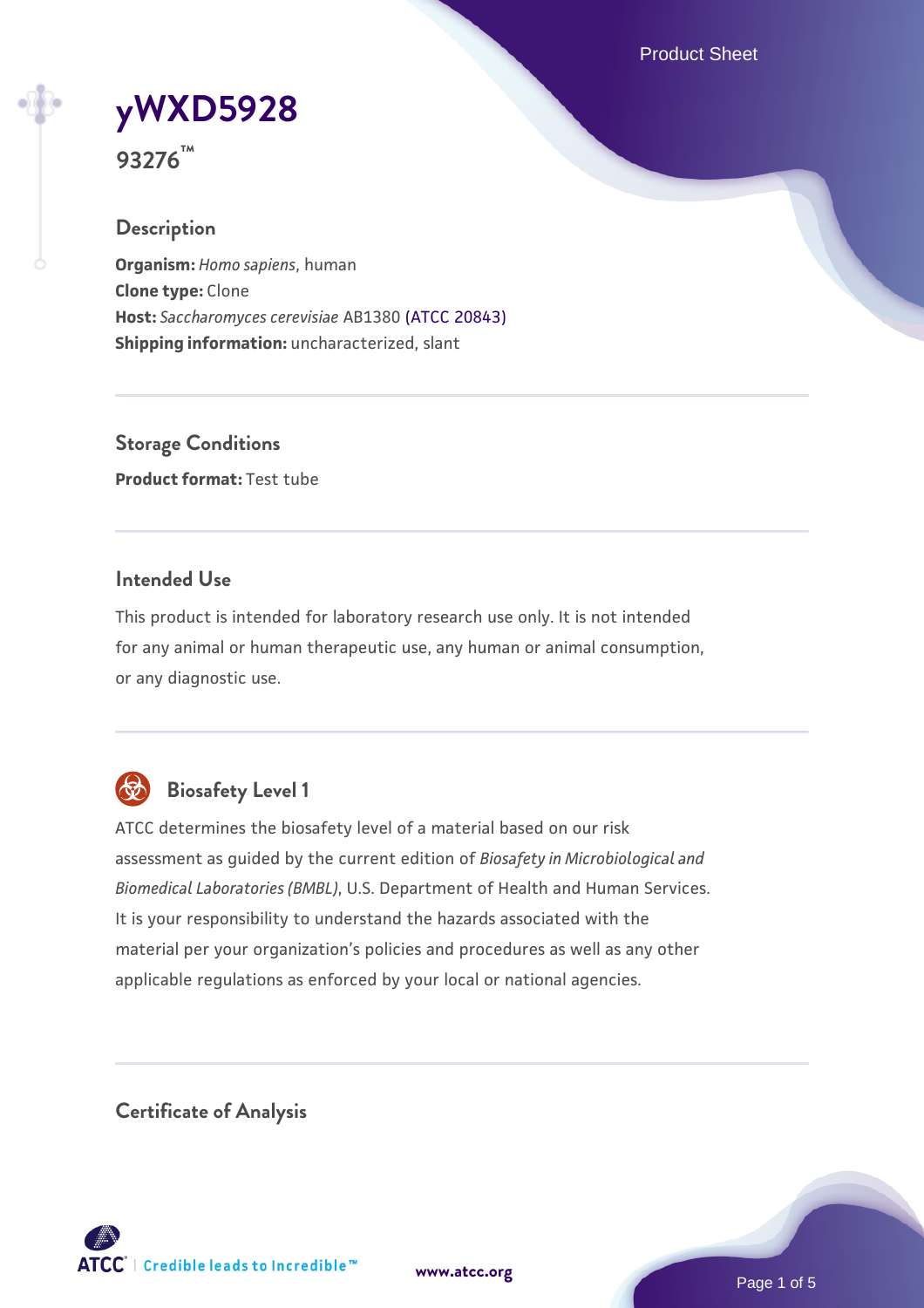# **[yWXD5928](https://www.atcc.org/products/93276)** Product Sheet **93276**

For batch-specific test results, refer to the applicable certificate of analysis that can be found at www.atcc.org.

## **Insert Information**

**Type of DNA:** genomic **Genome:** Homo sapiens **Chromosome:** X X pter-q27.3 **Gene name:** DNA Segment, single copy **Gene product:** DNA Segment, single copy [DXS4870] **Gene symbol:** DXS4870 **Contains complete coding sequence:** Unknown **Insert end:** EcoRI

## **Vector Information**

**Construct size (kb):** 240.0 **Intact vector size:** 11.454 **Vector name:** pYAC4 **Type of vector:** YAC **Host range:** *Saccharomyces cerevisiae*; *Escherichia coli* **Vector information:** other: telomere, 3548-4235 other: telomere, 6012-6699 Cross references: DNA Seq. Acc.: U01086 **Cloning sites:** EcoRI **Markers:** SUP4; HIS3; ampR; URA3; TRP1 **Replicon:** pMB1, 7186-7186; ARS1, 9632-10376

# **Growth Conditions**

**Medium:** 



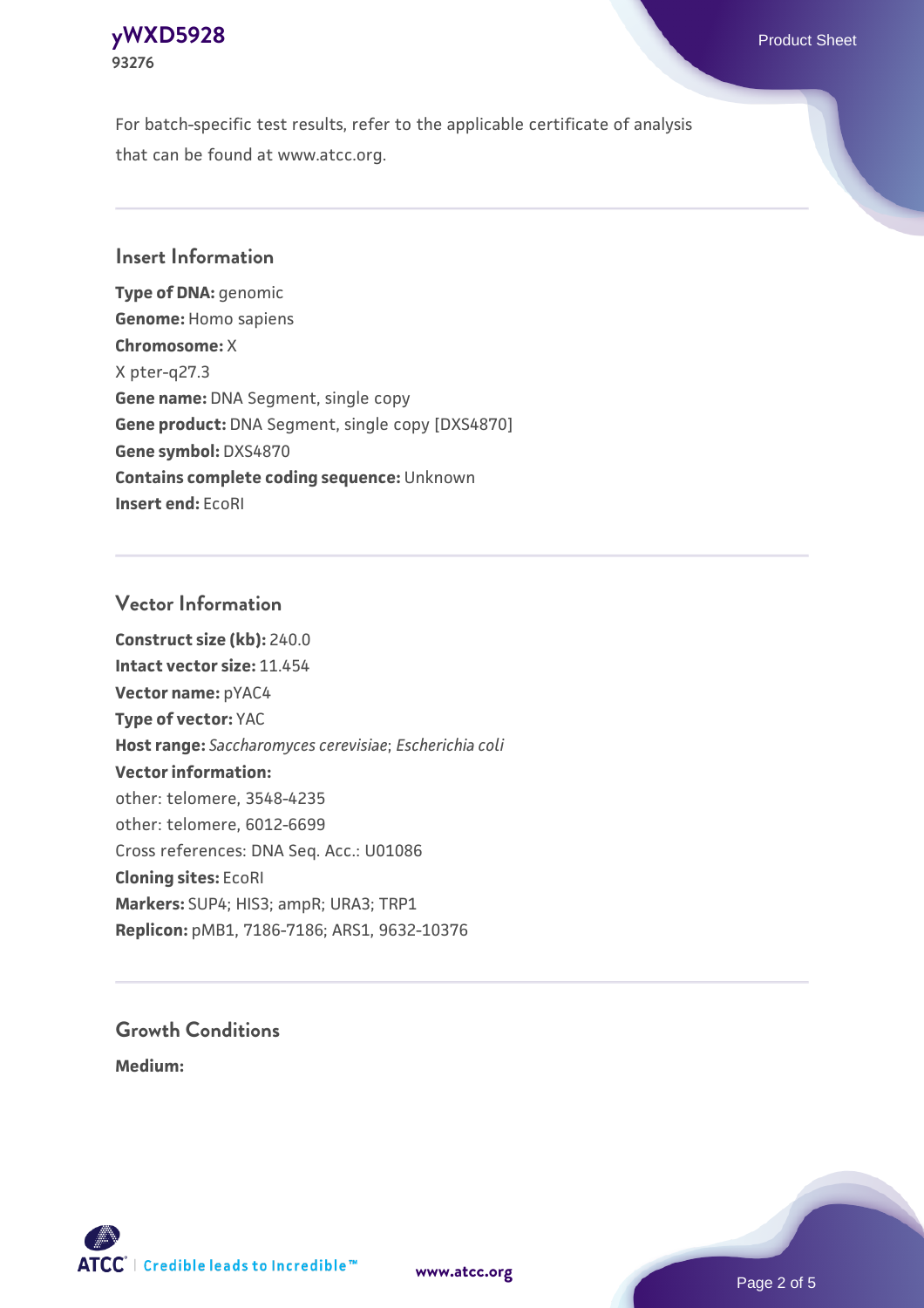#### **[yWXD5928](https://www.atcc.org/products/93276)** Product Sheet **93276**

[ATCC Medium 1245: YEPD](https://www.atcc.org/-/media/product-assets/documents/microbial-media-formulations/1/2/4/5/atcc-medium-1245.pdf?rev=705ca55d1b6f490a808a965d5c072196) **Temperature:** 30°C

#### **Notes**

More information may be available from ATCC (http://www.atcc.org or 703- 365-2620).

# **Material Citation**

If use of this material results in a scientific publication, please cite the material in the following manner: yWXD5928 (ATCC 93276)

# **References**

References and other information relating to this material are available at www.atcc.org.

# **Warranty**

The product is provided 'AS IS' and the viability of ATCC® products is warranted for 30 days from the date of shipment, provided that the customer has stored and handled the product according to the information included on the product information sheet, website, and Certificate of Analysis. For living cultures, ATCC lists the media formulation and reagents that have been found to be effective for the product. While other unspecified media and reagents may also produce satisfactory results, a change in the ATCC and/or depositor-recommended protocols may affect the recovery, growth, and/or function of the product. If an alternative medium formulation or reagent is used, the ATCC warranty for viability is no longer



**[www.atcc.org](http://www.atcc.org)**

Page 3 of 5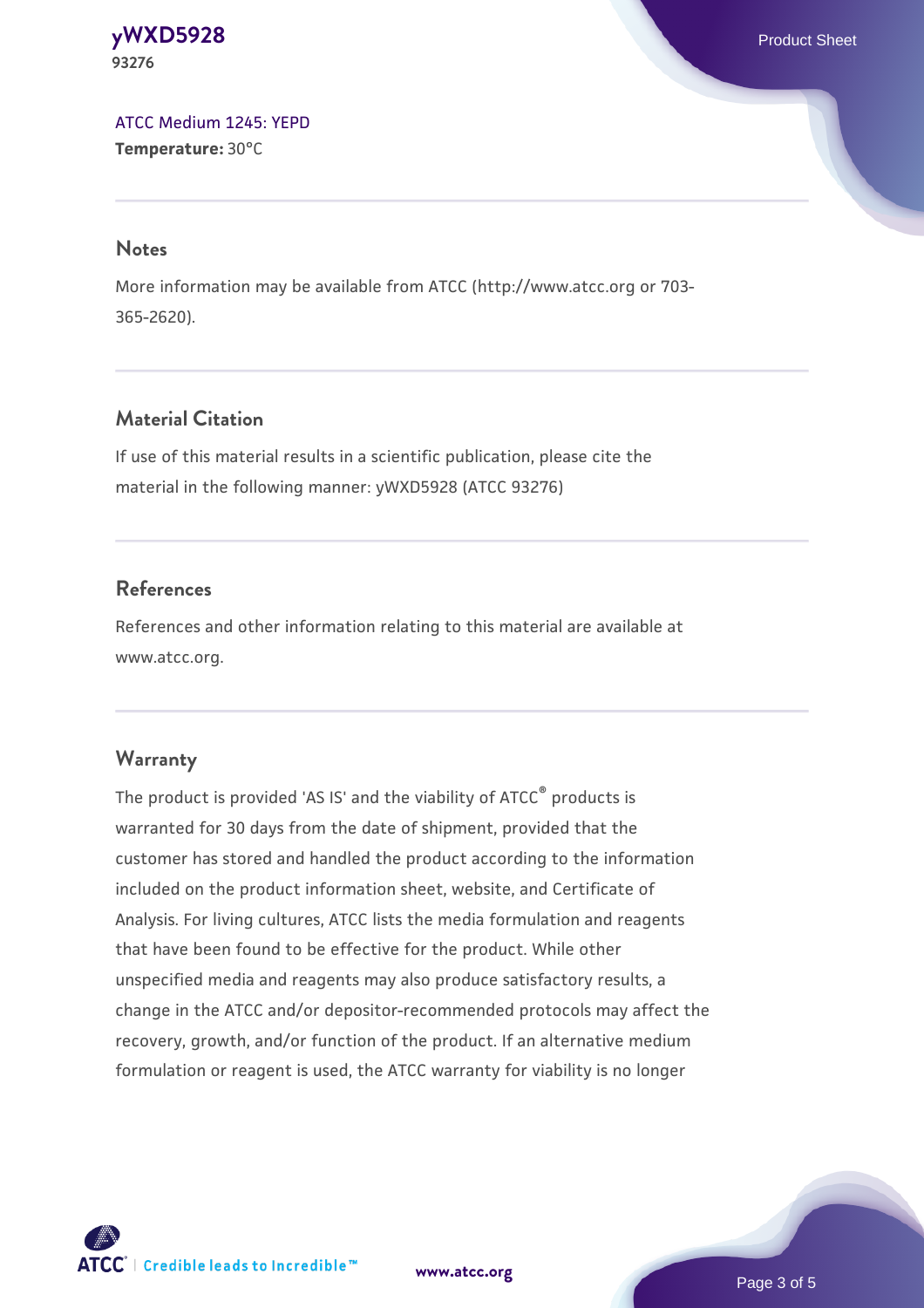**[yWXD5928](https://www.atcc.org/products/93276)** Product Sheet **93276**

valid. Except as expressly set forth herein, no other warranties of any kind are provided, express or implied, including, but not limited to, any implied warranties of merchantability, fitness for a particular purpose, manufacture according to cGMP standards, typicality, safety, accuracy, and/or noninfringement.

#### **Disclaimers**

This product is intended for laboratory research use only. It is not intended for any animal or human therapeutic use, any human or animal consumption, or any diagnostic use. Any proposed commercial use is prohibited without a license from ATCC.

While ATCC uses reasonable efforts to include accurate and up-to-date information on this product sheet, ATCC makes no warranties or representations as to its accuracy. Citations from scientific literature and patents are provided for informational purposes only. ATCC does not warrant that such information has been confirmed to be accurate or complete and the customer bears the sole responsibility of confirming the accuracy and completeness of any such information.

This product is sent on the condition that the customer is responsible for and assumes all risk and responsibility in connection with the receipt, handling, storage, disposal, and use of the ATCC product including without limitation taking all appropriate safety and handling precautions to minimize health or environmental risk. As a condition of receiving the material, the customer agrees that any activity undertaken with the ATCC product and any progeny or modifications will be conducted in compliance with all applicable laws, regulations, and guidelines. This product is provided 'AS IS' with no representations or warranties whatsoever except as expressly set forth herein and in no event shall ATCC, its parents, subsidiaries, directors, officers, agents, employees, assigns, successors, and affiliates be liable for indirect, special, incidental, or consequential damages of any kind in connection with or arising out of the customer's use of the product. While reasonable effort is made to ensure authenticity and reliability of materials on deposit, ATCC is not liable for damages arising from the misidentification or



**[www.atcc.org](http://www.atcc.org)**

Page 4 of 5